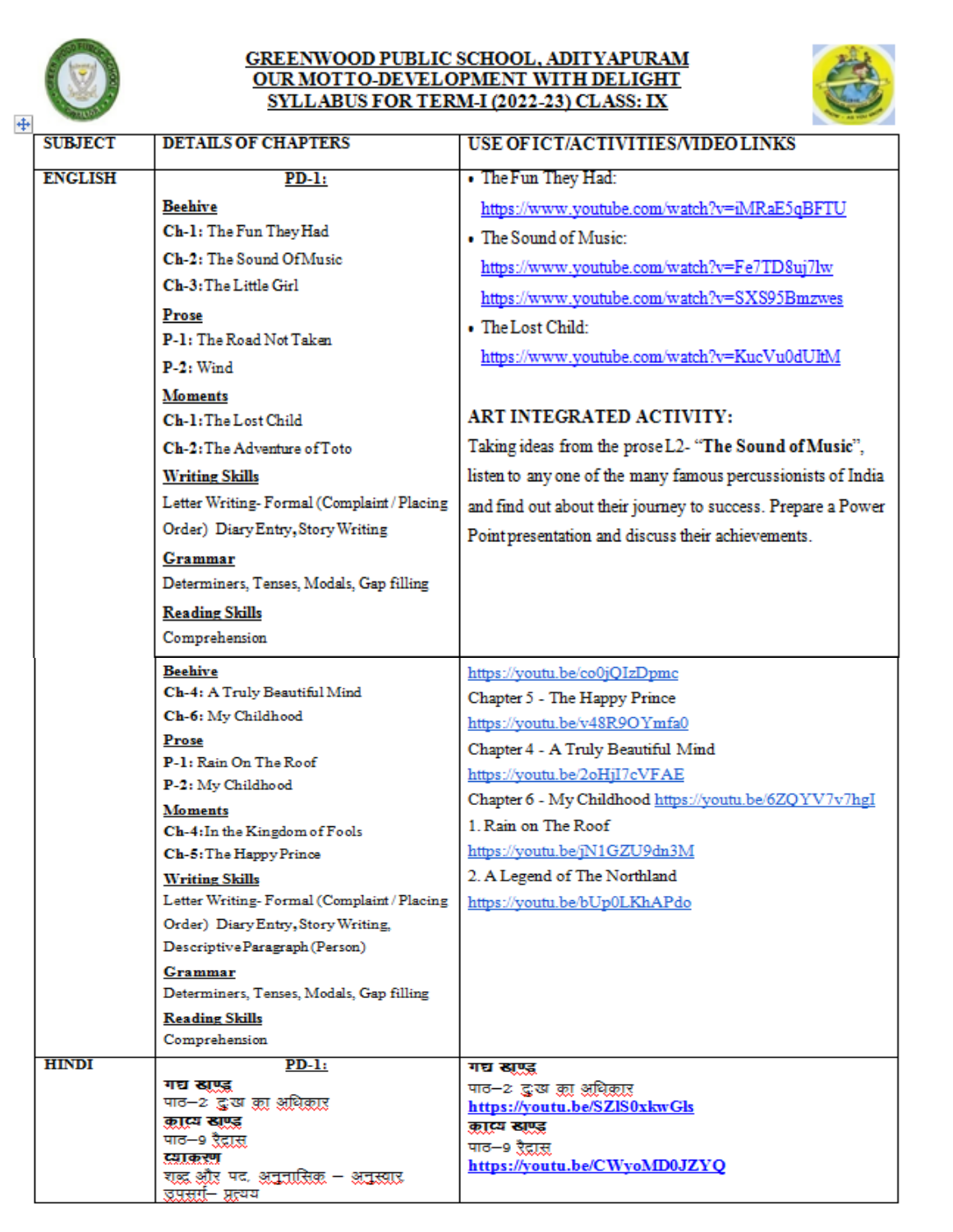| <b>SUBJECT</b>         | <b>DETAILS OF CHAPTERS</b>                                                                   | USE OF ICT/ACTIVITIES/VIDEO LINKS                                                                                                     |  |
|------------------------|----------------------------------------------------------------------------------------------|---------------------------------------------------------------------------------------------------------------------------------------|--|
|                        | लेखन कोशल                                                                                    |                                                                                                                                       |  |
|                        | पुत्र लेखन, विज्ञापन, सूचना, अनुस्क्रेद, संद्रेश,                                            |                                                                                                                                       |  |
|                        | लेखन, संवाद, नारा लेखन, कहानी                                                                |                                                                                                                                       |  |
|                        |                                                                                              |                                                                                                                                       |  |
|                        | $PD-2$ :                                                                                     | गद्य खण्ड                                                                                                                             |  |
|                        | गद्य खण्ड                                                                                    | पाठ–३ः एवरेस्ट मेरी शिखर यात्रा                                                                                                       |  |
|                        | पाठ–३ः एवरेस्ट मेरी शिखर यात्रा                                                              | काव्य खण्ड                                                                                                                            |  |
|                        | काव्य खण्ड                                                                                   | पाठ—9 रहीम को दोहे                                                                                                                    |  |
|                        | पाठ—9 रहीम को दोहे                                                                           | https://youtu.be/zawVF-16LAU                                                                                                          |  |
|                        | संचयन                                                                                        | संचयन                                                                                                                                 |  |
|                        | पाठ—1: गिल्लू                                                                                | पाठ—१ः गिल्लू                                                                                                                         |  |
|                        | पाठ—२ः स्मूति                                                                                | https://youtu.be/2yG8s5X8dok                                                                                                          |  |
|                        | व्याकरण                                                                                      | पाढ—२ः स्मुति                                                                                                                         |  |
|                        | शब्द विचार (विलोम शब्द, पुर्यायवाची शब्द,                                                    | https://youtu.be/7StEW-pknIU                                                                                                          |  |
|                        |                                                                                              |                                                                                                                                       |  |
|                        | समरूपी मिन्नार्थाकु शब्द), अर्थ की दुष्टि से                                                 |                                                                                                                                       |  |
|                        | वाक्य भेद                                                                                    |                                                                                                                                       |  |
|                        | लेखन कौशल                                                                                    |                                                                                                                                       |  |
|                        | पत्र लेखन, अनुच्छेद, संद्रेश लेखन, संवाद,                                                    |                                                                                                                                       |  |
|                        | नारा लेखन                                                                                    |                                                                                                                                       |  |
| <b>MATHEMATI</b>       | $PD-1$ :                                                                                     | <b>Chapter - 1 Number Systems</b>                                                                                                     |  |
| $\mathbf{c}\mathbf{s}$ | Ch 1: Number Systems                                                                         | https://www.youtube.com/watch?v=TeUV84t3Szc                                                                                           |  |
|                        | Ch-4: Linear equations in two variables                                                      | <b>Chapter 3: Coordinate Geometry</b>                                                                                                 |  |
|                        | Ch-3: Co-Ordinate Geometry                                                                   | (Coordinate Geometry Basic Concepts - YouTube)                                                                                        |  |
|                        | $PD-2$ :<br>Ch-6: Lines & Angles                                                             | https://www.youtube.com/watch?v=PQrH5cQ4lqw                                                                                           |  |
|                        |                                                                                              | <b>Chapter 6: Lines &amp; Angles</b>                                                                                                  |  |
|                        |                                                                                              | (Introduction-Lines & Angles, Class 9th Maths-YouTube)                                                                                |  |
|                        |                                                                                              | https://www.youtube.com/watch?v=S1G9R5V0ToU                                                                                           |  |
|                        | <b>Maths Lab Activities:</b>                                                                 |                                                                                                                                       |  |
|                        | Activity 1. To obtain a mirror image of given figure.                                        |                                                                                                                                       |  |
|                        |                                                                                              | <b>Activity 2.</b> To verify algebraic identity $(a+b)^3 = a^3 + b^3 + 3a^2b + 3ab^2$ and $(a-b)^3 = a^3 - b^3 - 3a^2b + 3ab^2$ using |  |
|                        | unit cubes                                                                                   |                                                                                                                                       |  |
|                        | Activity 3. To construct a square root spiral.                                               |                                                                                                                                       |  |
|                        | Activity 4. To find the factors of a binomial expression by splitting the middle terms       |                                                                                                                                       |  |
|                        | ART INTEGRATED ACTIVITY:                                                                     |                                                                                                                                       |  |
|                        | Plotting the given coordinates and drawing a figure out of it.                               |                                                                                                                                       |  |
|                        | PD-2:<br>Ch 7: Triangles<br>Ch 12: Heron's Formula<br><b>Ch 14: Statistics</b>               | <b>Chapter 7: Triangles</b>                                                                                                           |  |
|                        |                                                                                              | Introduction & Types Of Triangles   Class 9   Math CBSE   Lets Tute<br>-YouTube                                                       |  |
|                        |                                                                                              | Chapter-12 Heron's Formula                                                                                                            |  |
|                        |                                                                                              | https://www.youtube.com/watch?v=vMU4UJsV8r8                                                                                           |  |
|                        |                                                                                              | <b>Chapter 14: Statistics</b>                                                                                                         |  |
|                        |                                                                                              | https://www.youtube.com/watch?v=Ak4j53ErS g                                                                                           |  |
|                        | <b>Maths Lab Activities:</b>                                                                 |                                                                                                                                       |  |
|                        | Activity 1. To obtain a parallelogram by paper folding.                                      |                                                                                                                                       |  |
|                        |                                                                                              | Activity 2. To verify the midpoint theorem for a triangle using paper cuttingand pasting.                                             |  |
|                        | quadrilateral is a parallelogram.                                                            | Activity 3. To show that the figure obtained by joining the midpoints of consecutive sides of the                                     |  |
|                        | ART INTEGRATED ACTIVITY:                                                                     |                                                                                                                                       |  |
|                        | Warli Art Activity: The students will make intriguing forms of Indian folkpaintingusing only |                                                                                                                                       |  |
|                        | geometrical shapes (lines, triangles, circles).                                              |                                                                                                                                       |  |
|                        |                                                                                              |                                                                                                                                       |  |
|                        | $\mathbf{I}$                                                                                 |                                                                                                                                       |  |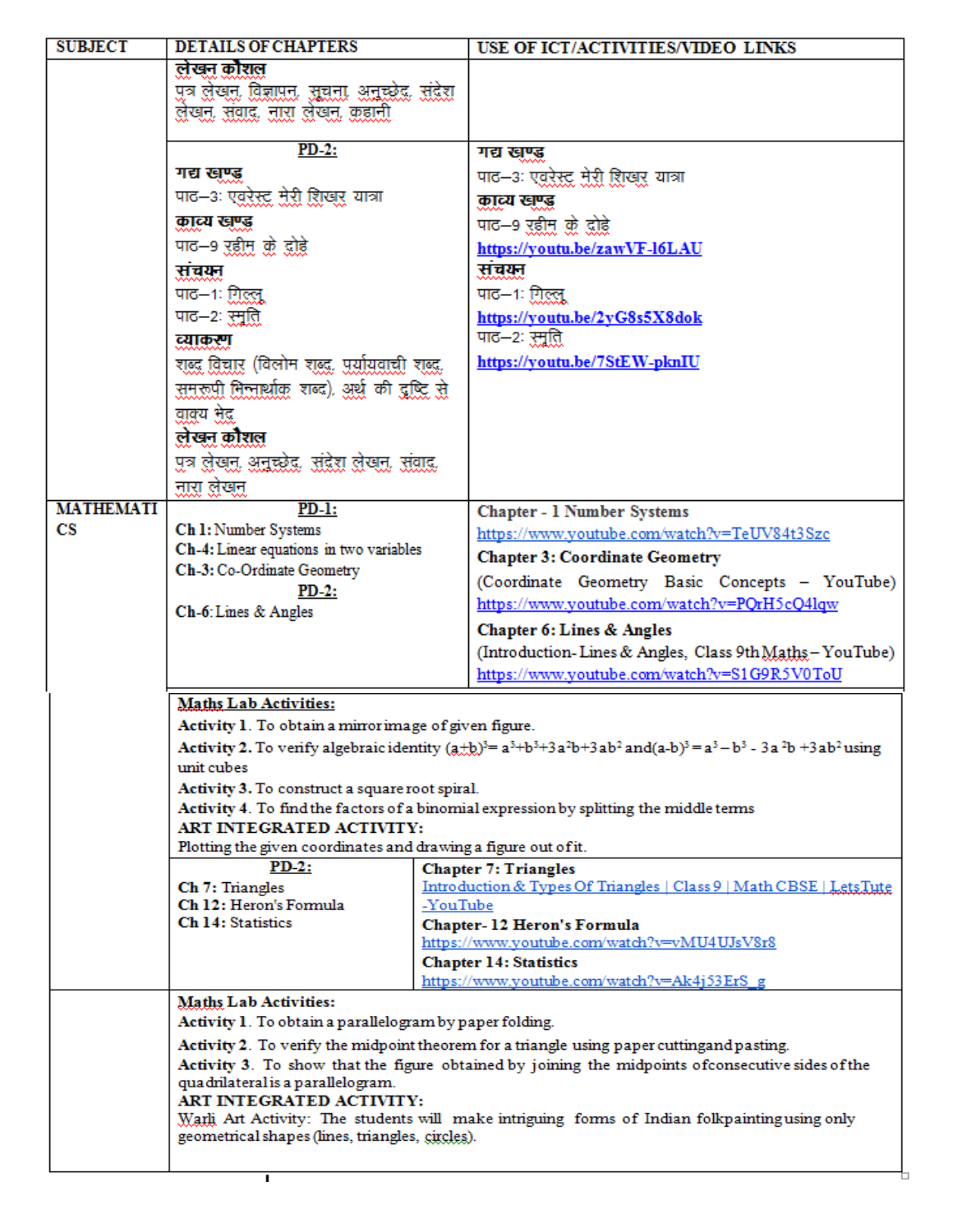| <b>SUBJECT</b> | <b>DETAILS OF CHAPTERS</b>      | USE OF ICT/ACTIVITIES/VIDEO LINKS                                                                                                                                                                         |
|----------------|---------------------------------|-----------------------------------------------------------------------------------------------------------------------------------------------------------------------------------------------------------|
| <b>SCIENCE</b> | <b>PD-1:</b>                    | <b>Biology</b>                                                                                                                                                                                            |
|                | <b>Biology:</b>                 | <b>Chapter 5:</b> The Fundamental Unit of LifeThe Fundamental Unit of                                                                                                                                     |
|                | Chap-1 The Fundamental Unit of  | life                                                                                                                                                                                                      |
|                | life cell                       | https://www.youtube.com/watch?v=URUJD5NEXC8&t=168s                                                                                                                                                        |
|                |                                 | Mitosis and meiosis differences                                                                                                                                                                           |
|                | <b>Chemistry:</b>               | https://www.youtube.com/watch?v=yRLQKZzFb68                                                                                                                                                               |
|                | Ch-1 Matter in our surroundings |                                                                                                                                                                                                           |
|                | <b>Physics:</b>                 | <b>Physics</b>                                                                                                                                                                                            |
|                | Ch-8: Motion                    | <b>Chapter 8:</b> Motion Motion (Introduction)                                                                                                                                                            |
|                |                                 | https://www.youtube.com/watch?v=elAzkXyRQFUDistance and                                                                                                                                                   |
|                |                                 | displacement                                                                                                                                                                                              |
|                |                                 | https://www.youtube.com/watch?v=21BwUNDOQno&list=RDCMU                                                                                                                                                    |
|                |                                 | CiTjCIT_9EXV1Wp1cY_0zaUA&index=3                                                                                                                                                                          |
|                |                                 | Velocity                                                                                                                                                                                                  |
|                |                                 | https://www.youtube.com/watch?v=apewLkLARU&list=RDCMUCi                                                                                                                                                   |
|                |                                 | TjCIT_9EXV1Wp1cY0z aUA&index=6                                                                                                                                                                            |
|                |                                 | Acceleration: https://www.youtube.com/watch?v=vxFYfumAAlY                                                                                                                                                 |
|                |                                 | D-t and v-t graphs https://www.youtube.com/watch?v=-                                                                                                                                                      |
|                |                                 | FF7OghWGiE                                                                                                                                                                                                |
|                |                                 |                                                                                                                                                                                                           |
|                |                                 | ART INTEGRATED ACTIVITY:                                                                                                                                                                                  |
|                |                                 | Perform any one of the below mentioned activities: Comparison of                                                                                                                                          |
|                |                                 | plant and animal cell by preparing a model using clay to show                                                                                                                                             |
|                |                                 | variouscell organelles.                                                                                                                                                                                   |
|                |                                 | https://www.youtube.com/watch?v=MdhPWyKo-L0                                                                                                                                                               |
|                |                                 | <b>OR</b>                                                                                                                                                                                                 |
|                |                                 |                                                                                                                                                                                                           |
|                |                                 | Read DIKSHA Comic Book "Cell – A – Maze" and prepare $2 - 3$                                                                                                                                              |
|                |                                 | page comic strip on CellOrganelles.                                                                                                                                                                       |
|                |                                 | https://diksha.gov.in/cbse/play/collection/do_3132195212996689921                                                                                                                                         |
|                |                                 | 2937?contentTyp e=TextBook                                                                                                                                                                                |
|                | $PD-2:$                         | <b>Biology</b>                                                                                                                                                                                            |
|                | <b>Biology:</b>                 | Ch 6 Tissues https://www.youtube.com/watch?v=NEY4CvVv2Xs                                                                                                                                                  |
|                |                                 | <b>Physics</b>                                                                                                                                                                                            |
|                | <b>Chap-2</b> Tissues           | <b>Ch 9 Force and Laws of motion</b>                                                                                                                                                                      |
|                | <b>Chemistry:</b>               | https://www.youtube.com/watch?v=VvQZ3ZLnaMo&t=1112s                                                                                                                                                       |
|                | Ch-2: Is matter around us pure? | <b>Chemistry</b><br><b>Chapter 2:</b> Is Matter Around Us PureTypes of mixtures:                                                                                                                          |
|                | Physics:                        | https://www.youtube.com/watch?v=t0iHbY9sjDc                                                                                                                                                               |
|                | Ch-9: Force & Laws of Motion    | Centrifugation https://www.youtube.com/watch?v=KEXWd3_fM94                                                                                                                                                |
|                |                                 | Paper chromatography                                                                                                                                                                                      |
|                |                                 | https://www.youtube.com/watch?v=23W5Z_redfs&t=36s                                                                                                                                                         |
|                |                                 | Separation of liquid-liquid mixture by separating funnel                                                                                                                                                  |
|                |                                 | https://www.youtube.com/watch?v=B6Dl3uZJ5-Y                                                                                                                                                               |
|                |                                 | Simple distillation                                                                                                                                                                                       |
|                |                                 | https://www.youtube.com/watch?v=gJOLCpxZ9eI<br>Fractional distillation                                                                                                                                    |
|                |                                 | https://www.youtube.com/watch?v=J1FjIRWVwTM                                                                                                                                                               |
|                |                                 |                                                                                                                                                                                                           |
|                | <b>Practical File work:</b>     |                                                                                                                                                                                                           |
|                |                                 |                                                                                                                                                                                                           |
|                |                                 | Identification of Parenchyma, Collenchyma and Sclerenchyma tissues in plants, striped, smooth and<br>cardiac muscle fibers and nerve cells in animals, from prepared slides. Draw their labeled diagrams. |